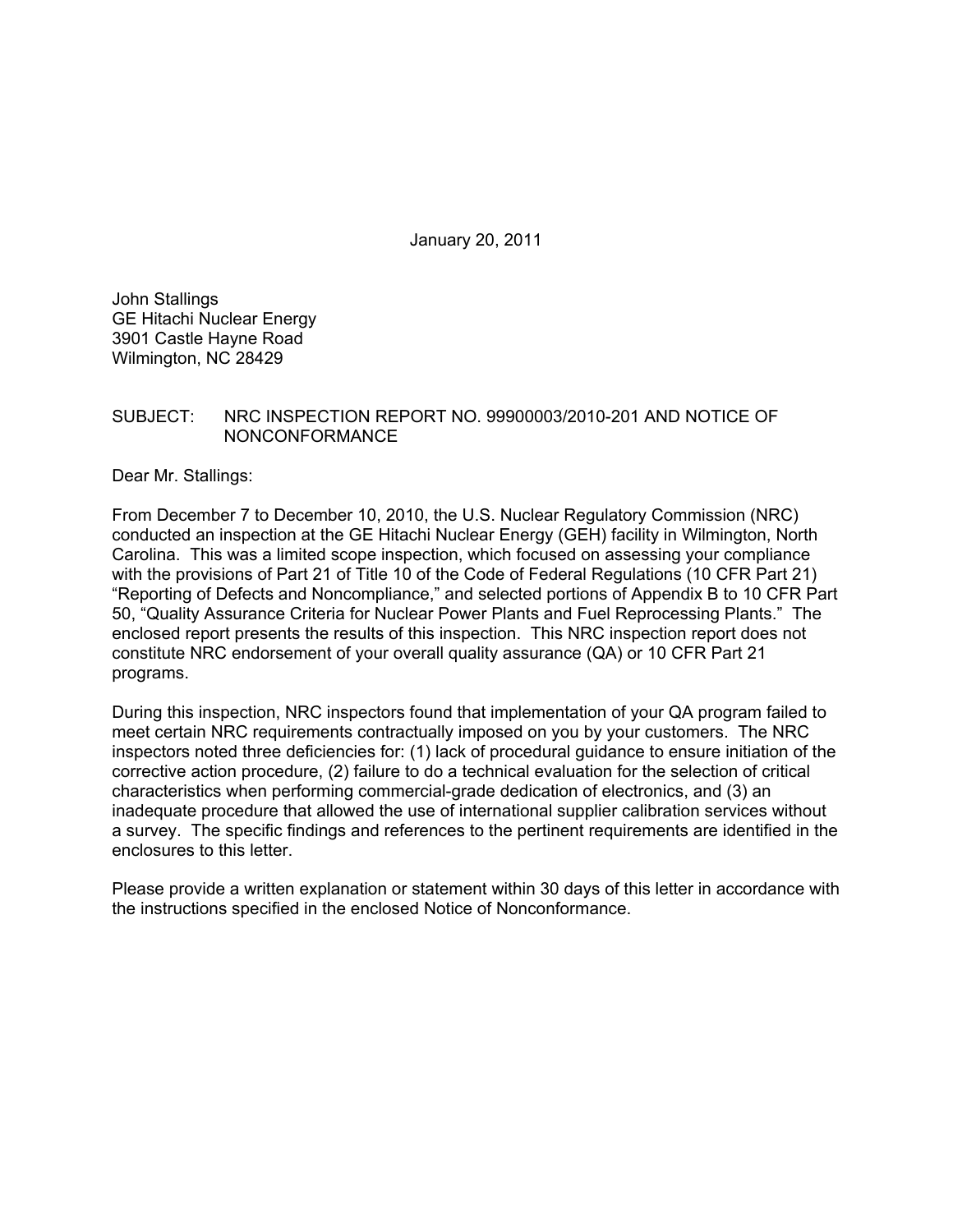#### J. Stallings -2-

In accordance with 10 CFR 2.390 of the NRC's "Rules of Practice," a copy of this letter, its enclosures, and your response will be made available electronically for public inspection in the NRC Public Document Room or from the NRC's document system (ADAMS), accessible from the NRC Web site at http://www.nrc.gov/reading-rm/adams.html. To the extent possible, your response should not include any personal privacy, proprietary, or safeguards information so that it can be made available to the Public without redaction. If personal privacy or proprietary information is necessary to provide an acceptable response, then please provide a bracketed copy of your response that identifies the information that should be protected and a redacted copy of your response that deletes such information. If you request that such material is withheld from public disclosure, you must specifically identify the portions of your response that you seek to have withheld and provide in detail the bases for your claim (e.g., explain why the disclosure of information will create an unwarranted invasion of personal privacy or provide the information required by 10 CFR 2.390(b) to support a request for withholding confidential commercial or financial information). If safeguards information is necessary to provide an acceptable response, please provide the level of protection described in 10 CFR 73.21.

Sincerely,

## */RA/*

 Patrick L. Hiland Division Director Division of Engineering Office of Nuclear Reactor Regulation

Docket No.: 99900003

- Enclosures: 1. Notice of Nonconformance
	- 2. Inspection Report 99900003/2010-201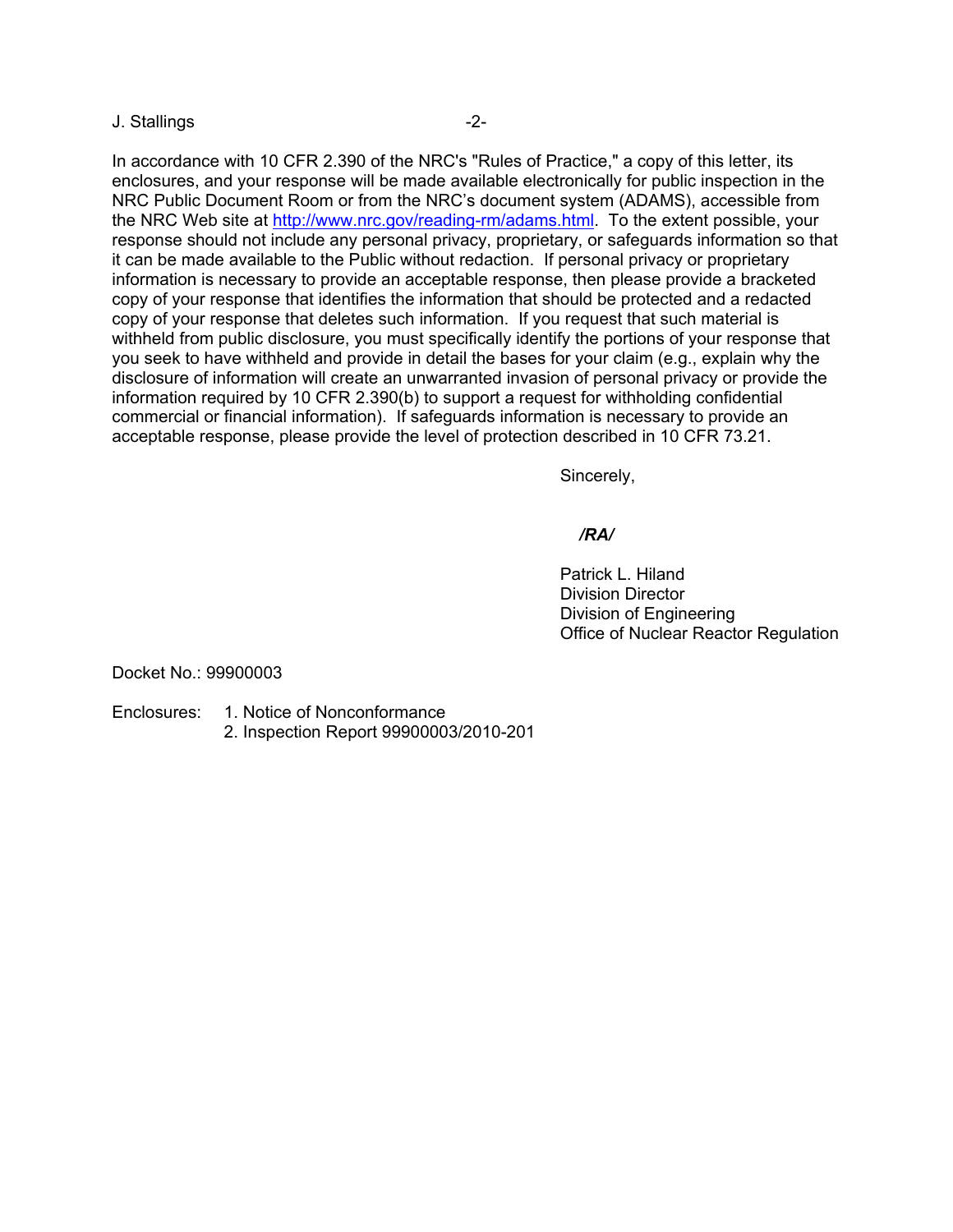#### J. Stallings -2-

In accordance with 10 CFR 2.390 of the NRC's "Rules of Practice," a copy of this letter, its enclosures, and your response will be made available electronically for public inspection in the NRC Public Document Room or from the NRC's document system (ADAMS), accessible from the NRC Web site at http://www.nrc.gov/reading-rm/adams.html. To the extent possible, your response should not include any personal privacy, proprietary, or Safeguards Information so that it can be made available to the Public without redaction. If personal privacy or proprietary information is necessary to provide an acceptable response, then please provide a bracketed copy of your response that identifies the information that should be protected and a redacted copy of your response that deletes such information. If you request that such material is withheld from public disclosure, you must specifically identify the portions of your response that you seek to have withheld and provide in detail the bases for your claim (e.g., explain why the disclosure of information will create an unwarranted invasion of personal privacy or provide the information required by 10 CFR 2.390(b) to support a request for withholding confidential commercial or financial information). If Safeguards Information is necessary to provide an acceptable response, please provide the level of protection described in 10 CFR 73.21.

Sincerely,

### */RA/*

 Patrick L. Hiland Division Director Division of Engineering Office of Nuclear Reactor Regulation

Docket No.: 99900003

Enclosures: 1. Notice of Nonconformance 2. Inspection Report 99900003/2010-201

#### DISTRIBUTION:

RidsNroDcipCqvb RidsNroDcipCqvp KKavanagh Russel.Bastyr@ge.com Nick Hilton

### **ADAMS Accession No.: ML110130302**

|               | <b>OFFICE EQVB/DE/NRR</b> | CQVB/DCIP/NRO            | EQVB/DE/NRR    | CIB1/DE/NRO |
|---------------|---------------------------|--------------------------|----------------|-------------|
| <b>NAME</b>   | AArmstrong                | VHall                    | JOrtega        | MMagyar     |
| <b>DATE</b>   | 1/13/2011                 | 1/12/2011                | 1/13/2011      | 1/12/2011   |
| <b>OFFICE</b> | EQVB/DE/NRR               | BC:EQVB/DE/NRR DD:DE/NRR |                |             |
| <b>NAME</b>   | <b>PPrescott</b>          | <b>MMurphy</b>           | <b>PHiland</b> |             |
| <b>DATE</b>   | 1/13/2011                 | 1/18/2011                | 1/12/2011      |             |

 **OFFICIAL RECORD COPY**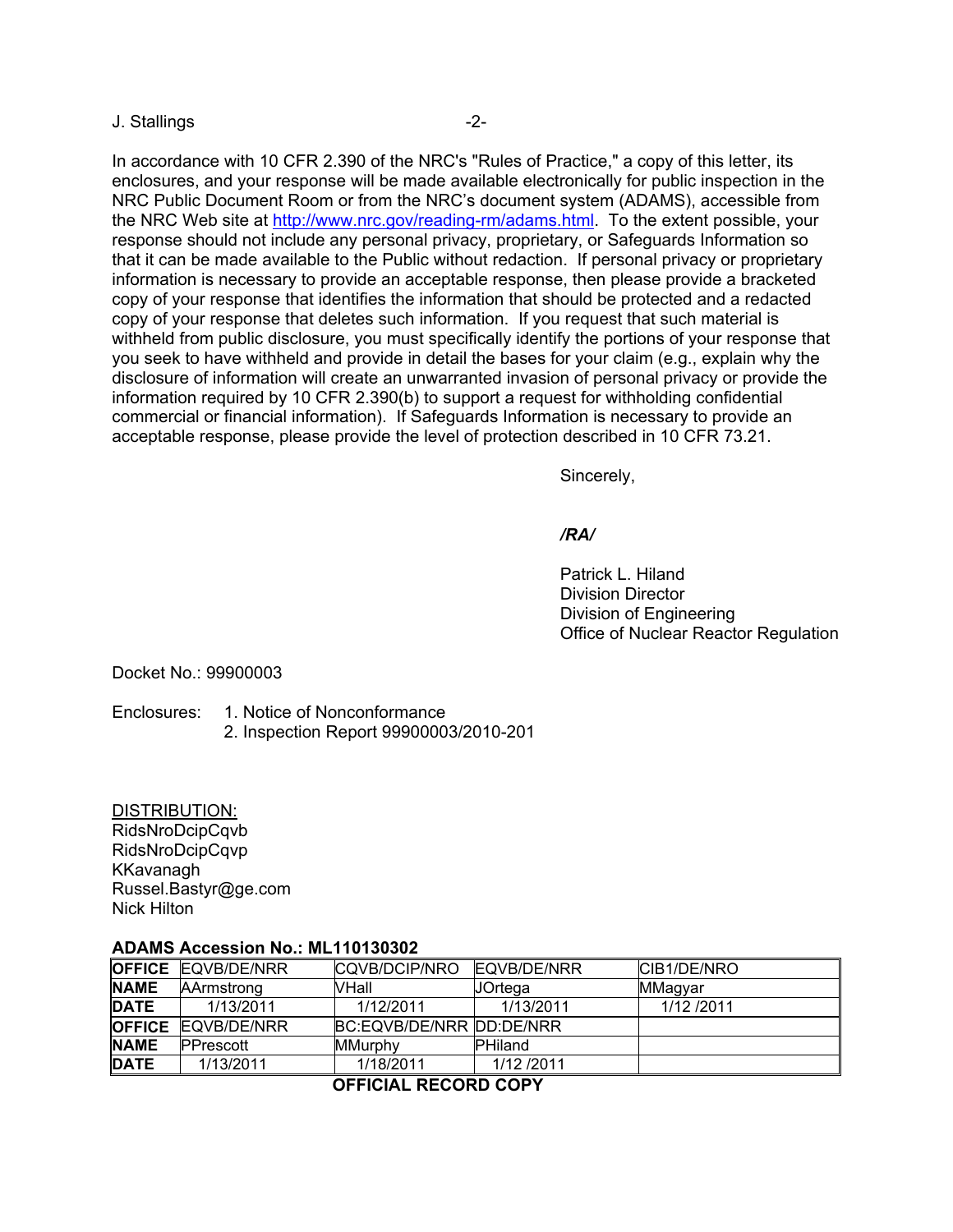## NOTICE OF NONCONFORMANCE

3901 Castle Hayne Road Docket No. 99900003 Wilmington, NC 28429 Docket Number 99900003

GE Hitachi Nuclear Energy Inspection Report 99900003/2010-201

Based on the results of a Nuclear Regulatory Commission (NRC) inspection conducted December 7 to December 10, 2010, of activities performed at GE Hitachi (GEH) Nuclear Energy, certain activities were not conducted in accordance with NRC requirements, which were contractually imposed upon GEH by NRC licensees.

A. Criterion V, "Instructions, Procedures, and Drawings," of Appendix B to 10 CFR Part 50, states that, "Activities affecting quality shall be prescribed by documented instructions, procedures, or drawings, of a type appropriate to the circumstances and shall be accomplished in accordance with these instructions, procedures, or drawings. Instructions, procedures, or drawings shall include appropriate quantitative or qualitative acceptance criteria for determining that important activities have been satisfactorily accomplished."

Chapter 5, "Instructions, Procedures, and Drawings," of GEH Nuclear Energy Quality Assurance Program Description NEDO-11209-04A, Revision 8, dated March 31, 1989, states in part that, "activities affecting quality, including methods of complying with 10 CFR 50, Appendix B, are delineated, accomplished, and controlled by such documents as policies, procedures, operating instructions, design specifications, shop drawings, planning sheets, test and inspection procedures, and standing instructions."

GEH's Procedural Requirements and Responsibilities (PR&R) 15, "Nonconforming Materials, Parts, or Components," dated January 8, 2008, states in part that, "This procedure gives the requirements for the identification, documentation, segregation, disposition, and necessary notifications concerning nonconforming material."

GEH's Procedural Responsibilities and Instructions (PRI) 15-5, "Service Component Operation (SCO) Nonconforming Material Control," dated July 27, 2010, is the instruction that described the implementation of nonconforming material contained in PR&R 15. PRI 15-5, Section 4.6.3, states in part that, "if timeliness or effectiveness of other corrective actions creates potential for significant adverse effects on product quality or amount of rework, repair, or scrap, initiate a Corrective Action Request (CAR) per CP-16-01."

Contrary to the above, as of December 10, 2010:

GEH's PRI 15-5 failed to prescribe appropriate quantitative or qualitative acceptance criteria for determining that activities important to safety have been satisfactorily accomplished. Specifically, PRI 15-5 lacked any threshold to initiate the corrective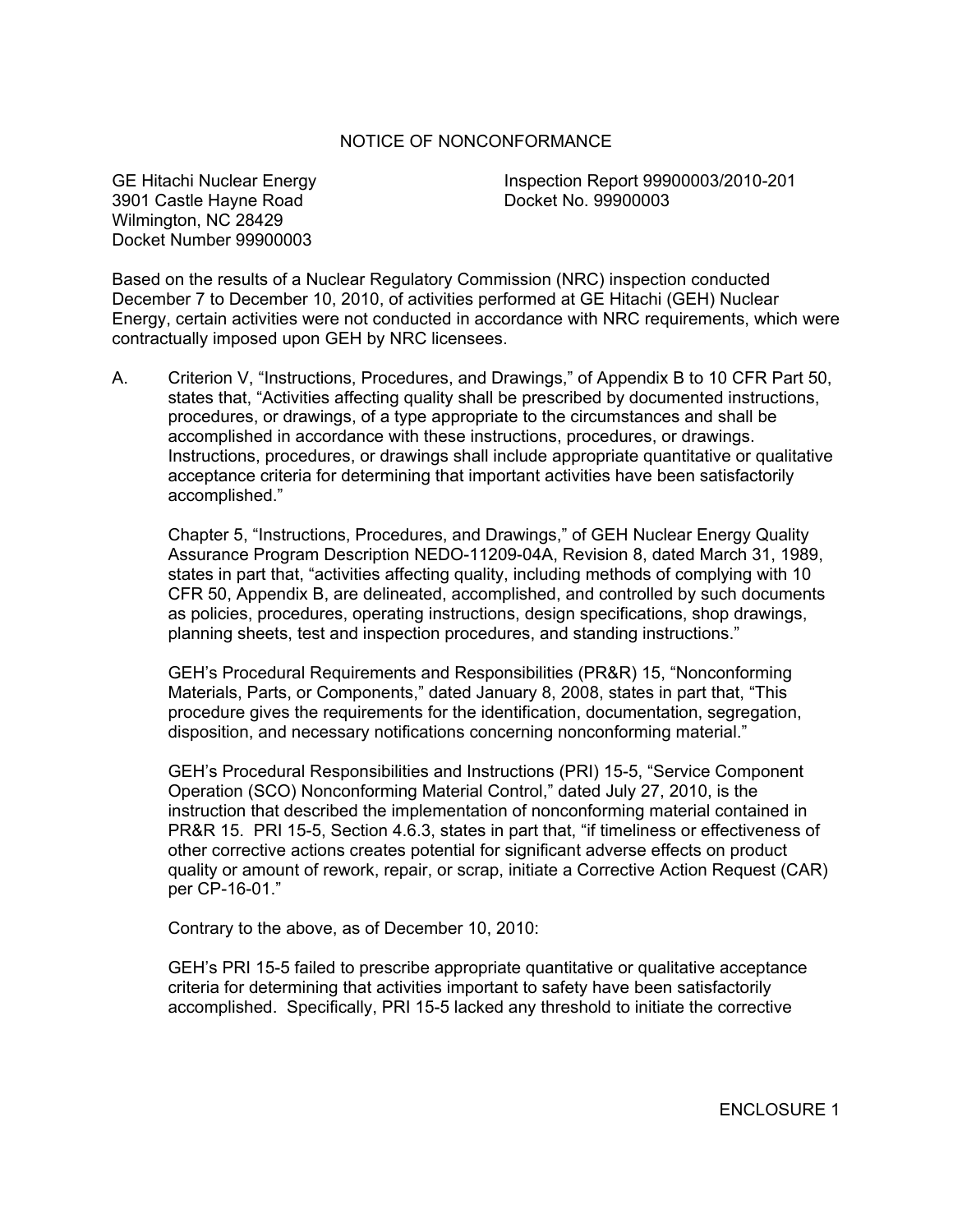action procedure for nonconforming design issues. This issue has been identified as Nonconformance 99900003/2010-201-01.

B. Criterion III, "Design Control," of Appendix B to 10 CFR Part 50, states in part that, "Measures shall also be established for the selection and review for suitability of application of materials, parts, equipment, and processes that are essential to the safetyrelated functions of the structures, systems and components." Additionally, Criterion III states in part that, "The design control measures shall provide for verifying or checking the adequacy of design, such as by the performance of design reviews, by the use of alternate or simplified calculation methods, or by the performance of a suitable testing program."

Chapter 3, "Design Control," of GEH Nuclear Energy Quality Assurance Program Description NEDO-11209-04A, Revision 8, dated March 31, 1989, states in part that, "Design verification is a process for independent review of designs against design requirements to confirm that the designer's methods and conclusions are consistent with the requirements, and that the resulting design is adequate for its specified purpose. Product designs and each application thereof are verified, consistent with contract requirements."

Contrary to the above, as of December 10, 2010:

GEH failed to verify the adequacy of design when performing commercial-grade dedication of electronics. Specifically, GEH's dedication process did not ensure that a technical evaluation was performed for the selection of critical characteristics to provide a link to original environmental and seismic qualifications.

This issue has been identified as Nonconformance 99900003/2010-201-02.

C. Criterion V, "Instructions, Procedures, and Drawings," of Appendix B to 10 CFR Part 50, states that, "Activities affecting quality shall be prescribed by documented instructions, procedures, or drawings, of a type appropriate to the circumstances and shall be accomplished in accordance with these instructions, procedures, or drawings. The instructions, procedures, or drawings shall include appropriate quantitative or qualitative acceptance criteria for determining that important activities have been satisfactorily accomplished."

Criterion VII, "Control of Purchased Material, Equipment, and Services," states in part that, "Measures shall be established to assure that purchased material, equipment, and services, whether purchased directly or through contractors and subcontractors, conform to the procurement documents. These measures shall include provisions, as appropriate, for source evaluation and selection, objective evidence of quality furnished by the contractor or subcontractor, inspection at the contractor or subcontractor source, and examination of products upon delivery."

Chapter 7, "Control of Purchased Material, Equipment and Services," of GEH Nuclear Energy Quality Assurance Program Description NEDO-11209-04A, Revision 8, dated March 31, 1989, states in part that, "measures for evaluation, certification, or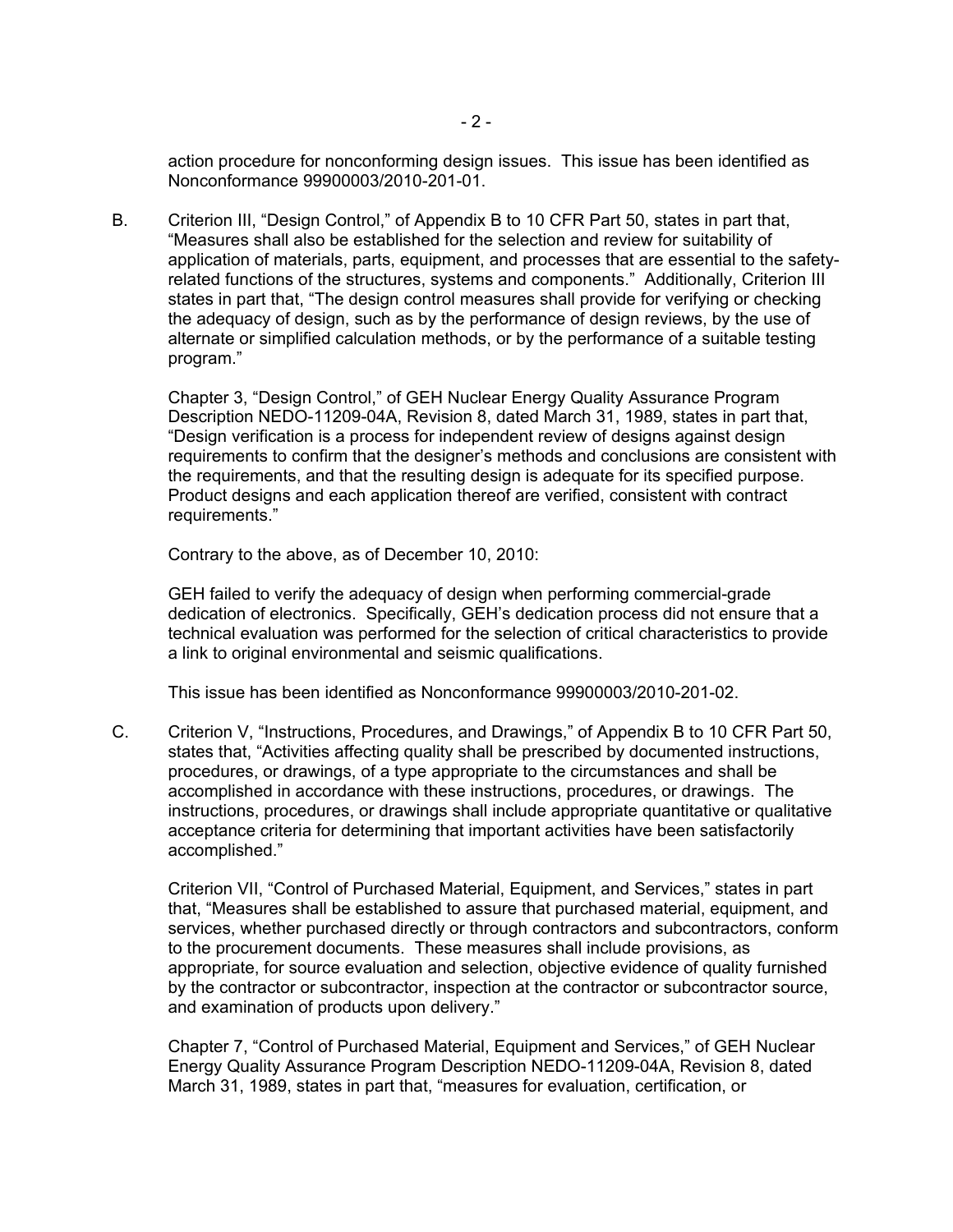qualification, and selection of procurement sources by engineering and QA personnel include the use of historical quality performance data, source surveys (including a review of the supplier's QA Program), or source qualification programs."

GEH Policies and Procedures (P&P) 70-14, "Quality Assurance Audit Requirements," dated July 29, 2010, states in part that, "Supplier audits [surveys] of commercial grade calibration suppliers is not required for GEH/GNF/GLE or GEH/GNF/GLE suppliers if the calibration supplier has been assessed and certified by the following accreditation bodies:

- NVLAP [National Voluntary Laboratory Accreditation Program]
- A2LA [The American Association for Laboratory Accreditation]
- ACLASS Accreditation Services [ACLASS]
- Laboratory Accreditation Bureau [LAB]
- International Accreditation Services, Inc. [IAS]

For international suppliers, calibration services purchased from international calibrations suppliers accredited by ILAC [International Laboratory Accreditation Cooperation] are considered to have an equivalent accreditation to NVLAP and A2LA per the ILAC Mutual Recognition Agreement."

Contrary to the above, as of December 10, 2010:

GEH failed to prescribe instructions appropriate to the circumstances. Specifically, P&P 70-14 did not prescribe measures to perform a survey of international calibration services suppliers.

This issue has been identified as Nonconformance 99900003/2010-201-03.

Please provide a written statement or explanation to the U.S. Nuclear Regulatory Commission, ATTN: Document Control Desk, Washington, DC 20555-0001 with a copy to the Director, Division of Engineering, within 30 days of the date of the letter transmitting this Notice of Nonconformance. This reply should be clearly marked as a "Reply to a Notice of Nonconformance" and should include for each noncompliance: (1) the reason for the noncompliance, or if contested, the basis for disputing the noncompliance; (2) the corrective steps that have been taken and the results achieved; (3) the corrective steps that will be taken to avoid non-compliances; and (4) the date when your corrective action will be completed. Where good cause is shown, consideration will be given to extending the response time.

Because your response will be made available electronically for public inspection in the NRC Public Document Room or from the NRC's document system (ADAMS), accessible from the NRC Web site at http://www.nrc.gov/reading-rm/adams.html, to the extent possible, it should not include any personal privacy, proprietary, or Safeguards Information so that it can be made available to the public without redaction. If personal privacy or proprietary information is necessary to provide an acceptable response, then please provide a bracketed copy of your response that identifies the information that should be protected and a redacted copy of your response that deletes such information. If you request withholding of such material, you must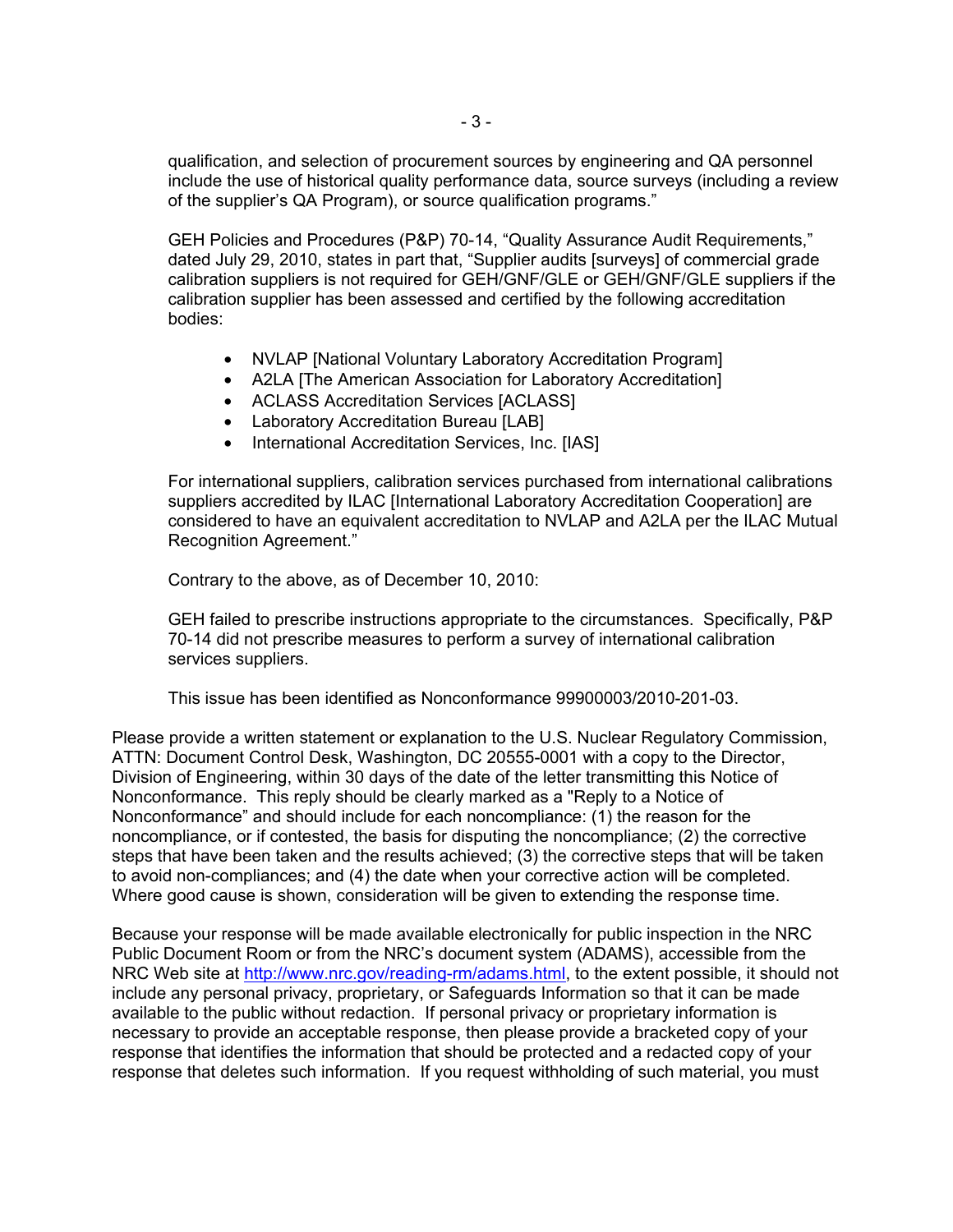specifically identify the portions of your response that you seek to have withheld and provide in detail the bases for your claim of withholding (e.g., explain why the disclosure of information will create an unwarranted invasion of personal privacy or provide the information required by 10 CFR 2.390(b) to support a request for withholding confidential commercial or financial information). If Safeguards Information is necessary to provide an acceptable response, please provide the level of protection described in 10 CFR 73.21.

Dated this 20<sup>th</sup> day of January 2011.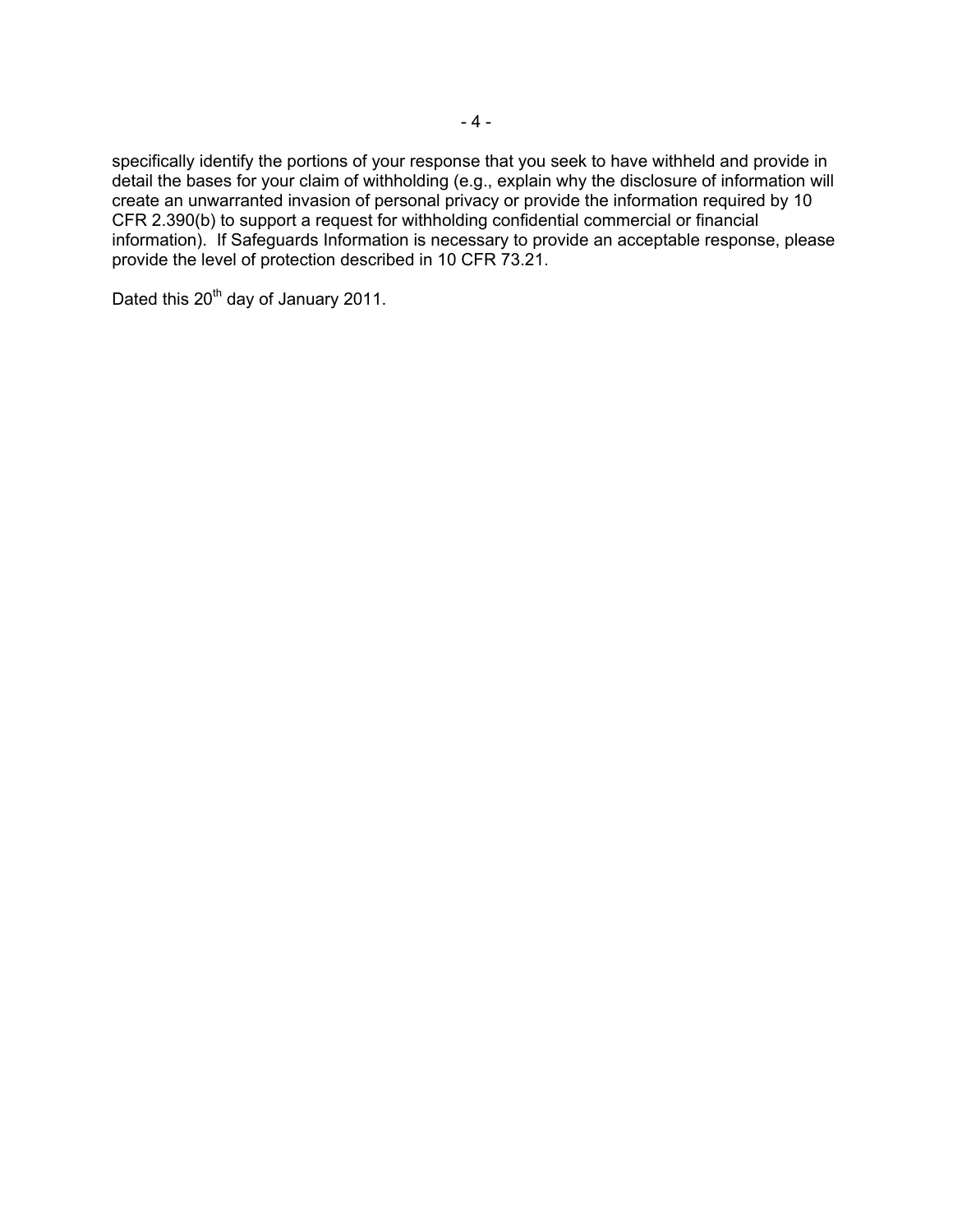# U.S. NUCLEAR REGULATORY COMMISSION OFFICE OF NUCLEAR REACTOR REGULATION DIVISION OF ENGINEERING VENDOR INSPECTION REPORT

| Docket No.:                       | 99900003                                                                                                                                                                                                                                     |
|-----------------------------------|----------------------------------------------------------------------------------------------------------------------------------------------------------------------------------------------------------------------------------------------|
| Report No.:                       | 99900003/2010-201                                                                                                                                                                                                                            |
| Vendor:                           | <b>GE Hitachi Nuclear Energy</b><br>3901 Castle Hayne Road<br>Wilmington, NC 28429                                                                                                                                                           |
| Vendor Contact:                   | Russell Bastyr,<br><b>Nuclear Quality Assurance Manager</b><br>Phone: (910) 547-2649<br>Russell.Bastyr@ge.com                                                                                                                                |
| <b>Nuclear Industry Activity:</b> | GE Hitachi Nuclear Energy is a Nuclear Steam Supply Systems<br>(NSSS) supplier to the commercial nuclear power industry. The<br>GEH facility in Wilmington, NC provides commercially dedicated<br>basic components to its utility customers. |
| <b>Inspection Dates:</b>          | December 7 – December 10, 2010                                                                                                                                                                                                               |
| Inspection Team Leader:           | Paul Prescott, EQVB/DE/NRR                                                                                                                                                                                                                   |
| Inspectors:                       | Jonathan Ortega-Luciano, EQVB/DE/NRR<br>Aaron Armstrong, EQVB/DE/NRR<br>Victor Hall, CQVB/DCIP/NRO<br>Michael Magyar, CIB1/DE/NRO                                                                                                            |
| Approved by:                      | Martin C. Murphy, Branch Chief<br><b>Quality &amp; Vendor Branch</b><br>Division of Engineering<br>Office of Nuclear Reactor Regulation                                                                                                      |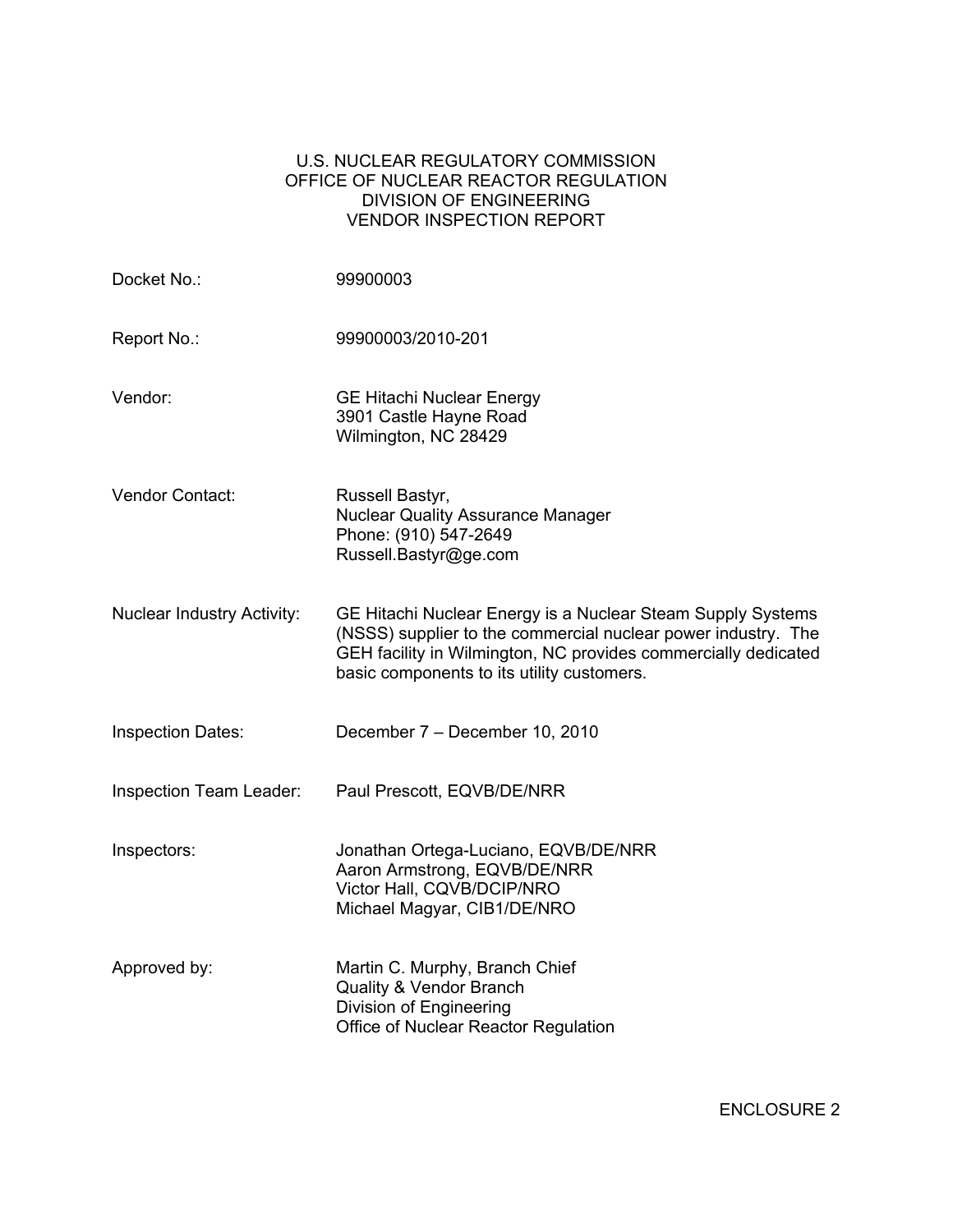# **EXECUTIVE SUMMARY**

## GE Hitachi Nuclear Energy 99900003/2010-201

The purpose of this inspection was to review selected portions of GE Hitachi Nuclear Energy's (GEH's) quality assurance (QA) and 10 CFR Part 21 (Part 21) programs. The inspectors focused on GEH's activities in the area of commercial-grade dedication of replacement parts to NRC-licensed facilities. The inspection was conducted at GEH's facility in Wilmington, North Carolina. The NRC inspection bases were:

- Appendix B, "Quality Assurance Criteria for Nuclear Power Plants and Fuel Reprocessing Plants," to Part 50 of Title 10 of the Code of Federal Regulations; and
- 10 CFR Part 21, "Reporting of Defects and Noncompliance."

There were no open items from the previous inspection report 99900003/2009-201 of GEH's facility in Wilmington, North Carolina. The results of this inspection are summarized below.

### 10 CFR Part 21 Program

Based on the review of GEH's 10 CFR Part 21 program, implementing procedures, and a sample of Part 21 evaluations, the inspectors determined that GEH's process met the requirements 10 CFR Part 21. No findings of significance were identified.

### Corrective Action

The inspectors identified Nonconformance 99900003/2010-201-01 for failure to prescribe appropriate quantitative or qualitative acceptance criteria to initiate the corrective action process. With the exception of the Nonconformance noted above, the inspectors concluded that GEH's corrective action and nonconformance processes met the requirements of Criterion XVI of Appendix B to 10 CFR Part 50.

### Commercial-Grade Dedication

The inspectors identified Nonconformance 99900003/2010-201-02 for failure to verify the adequacy of design when performing commercial-grade dedication of electronics. With the exception of the Nonconformance noted above, the inspectors concluded that GEH's commercial-grade dedication requirements and implementation were consistent with the regulatory requirements of Criterion III of Appendix B to 10 CFR Part 50.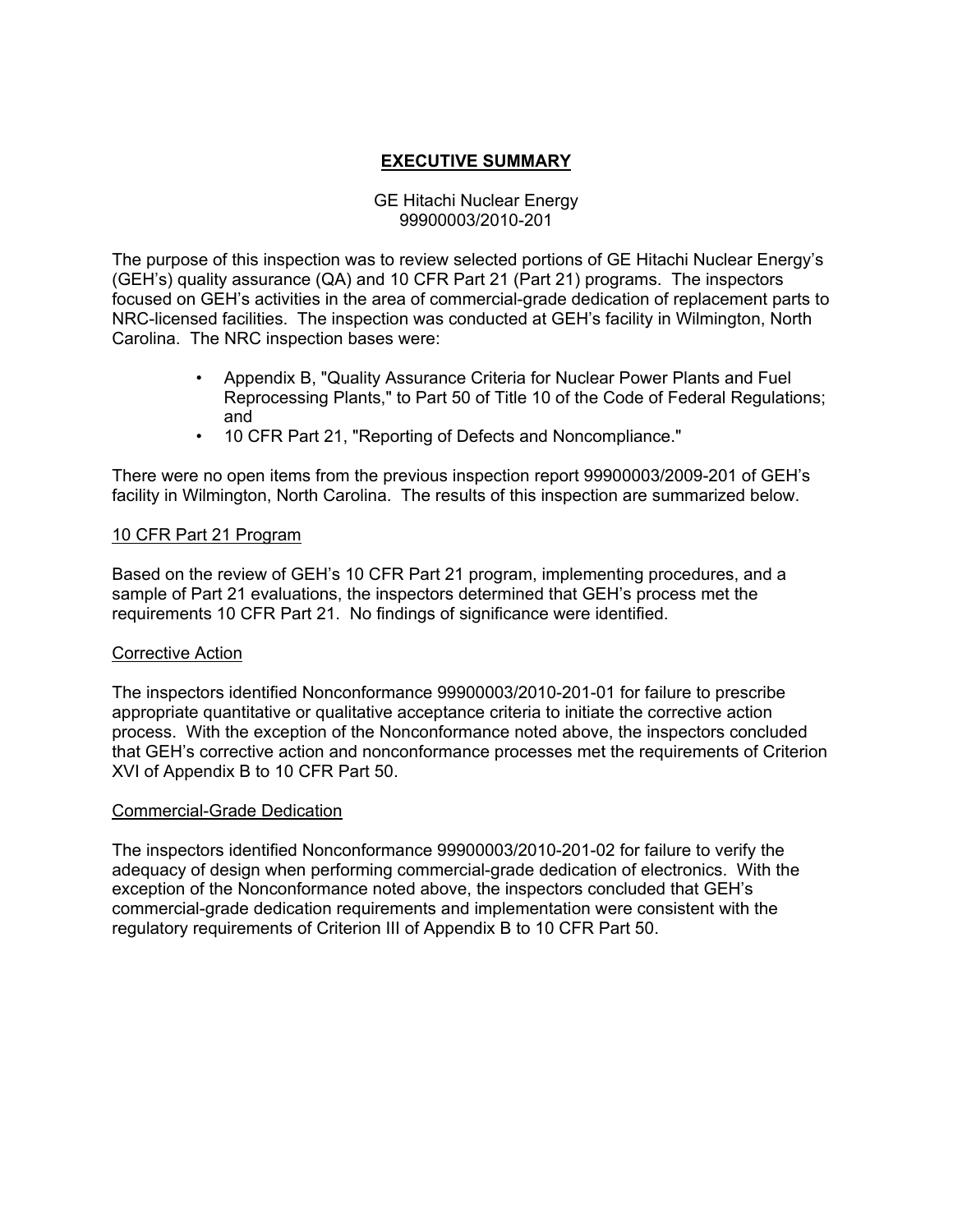### **Audits**

The inspectors identified Nonconformance 99900003/2010-201-03 for failure to have an appropriate procedure to ensure appropriate control of procurements activities for determining that an important activity (e.g., performing a survey of international calibration suppliers) was satisfactorily accomplished. With the exception of the Nonconformance noted above, theinspectors concluded that GEH's internal and external audit program requirements and implementation were consistent with the regulatory requirements of Criterion VII and XVIII of Appendix B to 10 CFR Part 50.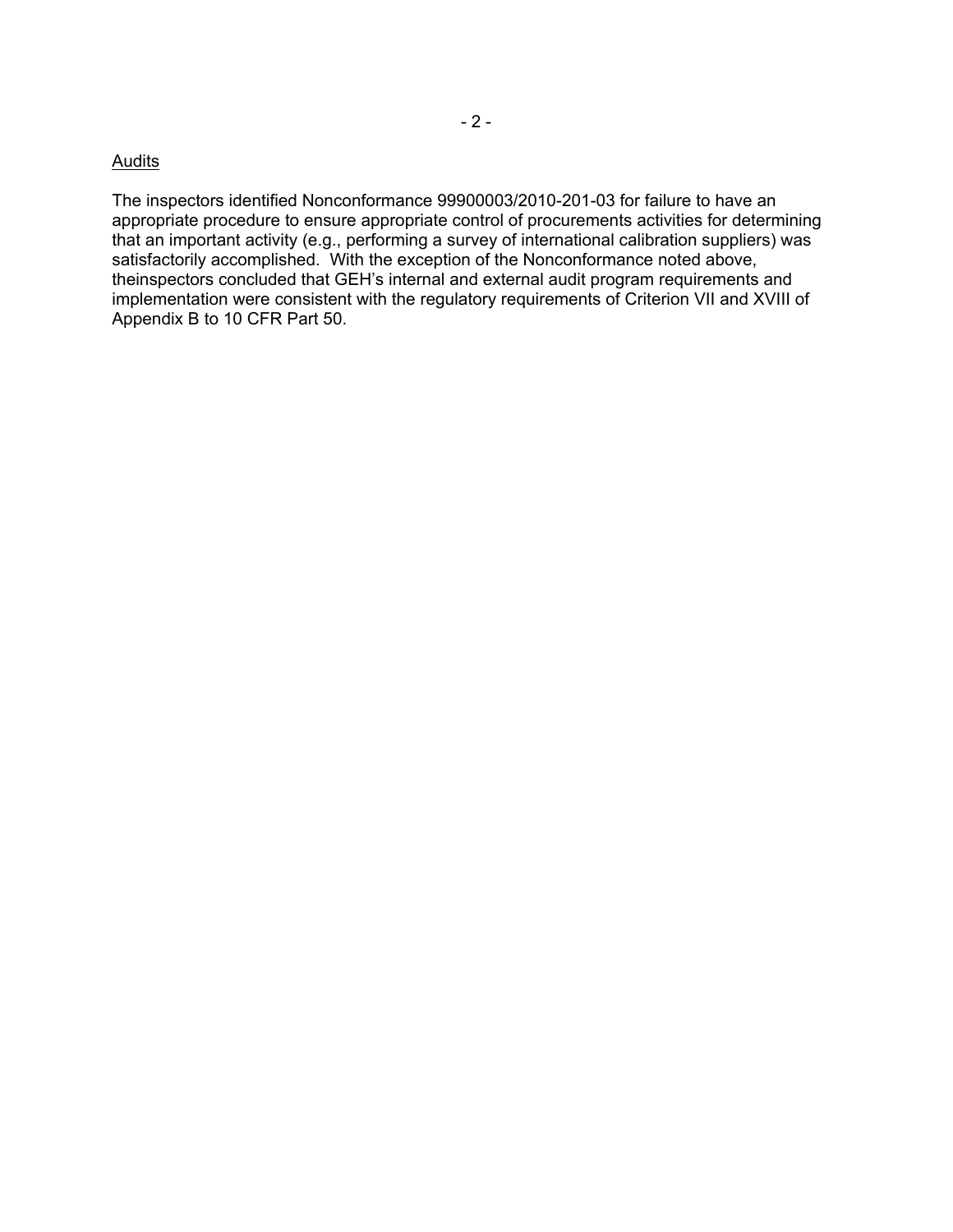# **REPORT DETAILS**

### 1. 10 CFR Part 21 Program

### a. Inspection Scope

The inspectors reviewed NEDO-11209-04A, "GE Nuclear Energy Quality Assurance Program Description," dated March 31, 1989, and procedures that governed the Part 21 program to determine compliance with 10 CFR Part 21. Specifically, the inspectors focused on implementing Policies and Procedures (P&P) 70-42, "Reporting of Defects and Nonconformance under 10 CFR Part 21," dated December 2, 2010, and GEH's Common Procedure (CP) 16-01, "Corrective Action Process," dated October 18, 2010.

In addition, the inspectors evaluated Potentially Reportable Conditions (PRCs) and Corrective Action Requests (CARs) from the past year to verify compliance with Part 21 requirements. The following PRCs and associated CARs were reviewed:

- PRC# 10-33 / CAR-51394, "During final inspection of Bundle JY542, a Bent Flow Tab was Found at the A1 Corner Location of the Space," dated April 15, 2010
- PRC# 10-10 / CAR-50500, "Potential Defective Material Diaphragm 2 PLY Dacron Fabric P/N Q25471-A2," dated January 22, 2010
- PRC# 10-76 / CAR-52969, "EGR that Plant Hatch tried to Install on Unit 1 and Functional Test after Installation Revealed Polarity of EGR was Reversed," dated October 07, 2010
- PRC# 10-65 / CAR-52532, "Cracks Indication have been Observed on Four Irradiated Marathon Control Rods during End of Life Inspection," dated August 24, 2010

### b. Observations and Findings

The inspectors noted that GEH's Part 21 program was governed by P&P 70-42, which was a two-step process for the identification and resolution of Part 21 issues. GEH's first step was Potential Safety Concerns (PSCs), where GEH's personnel identified potential deviations or failure to comply. The second step of the process were PRCs, in which GEH personnel identified the possibility of the existence of a defect or failure to comply that could create a substantial safety hazard. P&P 70-42 described the implementation of requirements contained within NEDO-11209-04A.

Once a PSCs was initiated, they were required to be fully addressed and conclusions drawn in accordance with the process defined in P&P 70-42. A maximum of 14 calendar days was provided for PSC assessment. Assessment reports were then forwarded to the Safety Evaluation Program Manager (SEPM) as soon as conclusions were reached. The assessment concluded whether the PSC represented a departure from technical requirements or failure to comply with any applicable NRC rule, regulation, order, or license condition. The responsible manager was required to originate, or approve the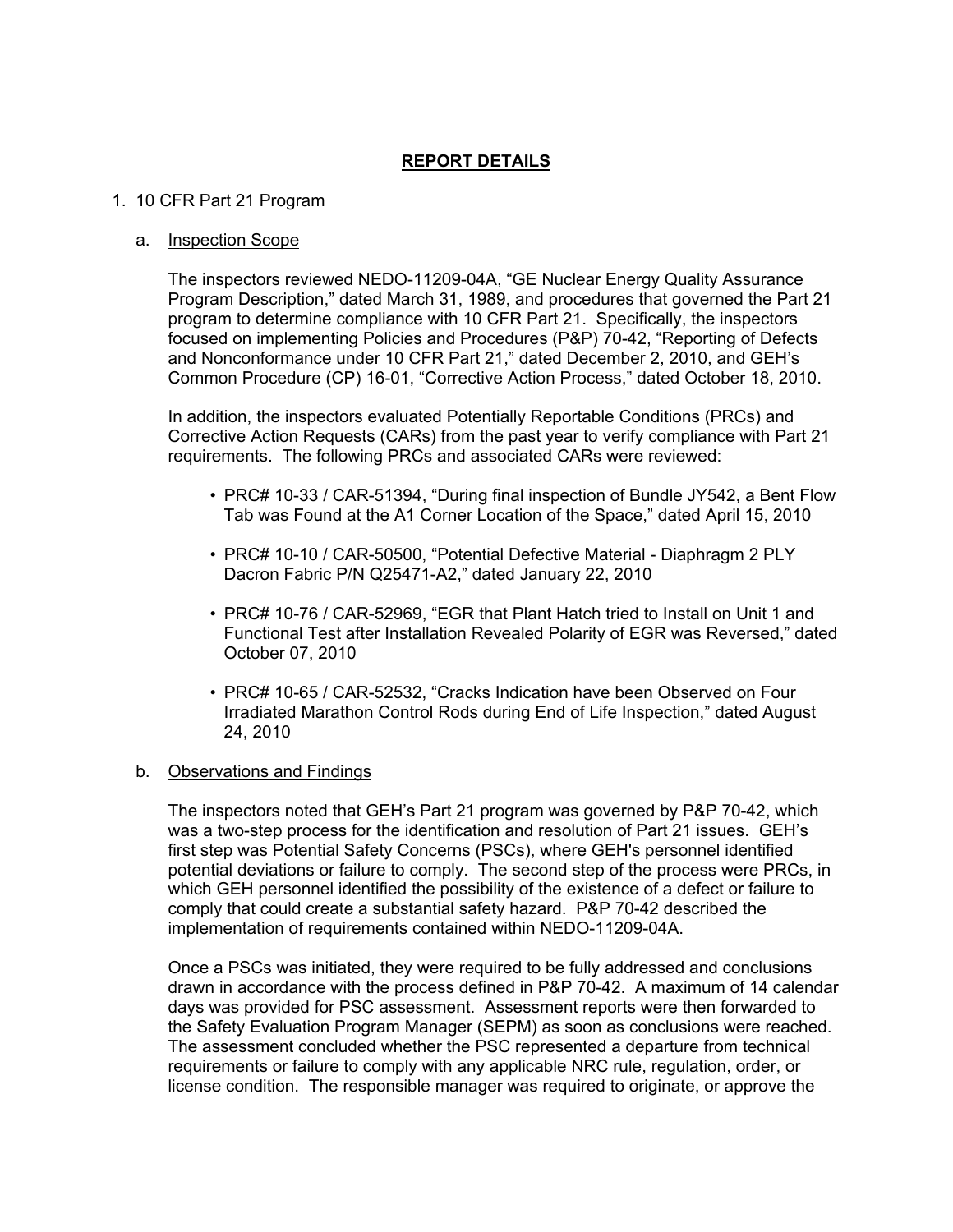assessment report. No formal assessment reports were required if the PSC was converted to a PRC.

The responsible manager, or delegate, notified the SEPM if the evaluation concluded that a deviation or failure to comply existed. The SEPM may also be requested to convert a PSC to PRC. The inspectors noted that upon receipt of this information, or expiration of the 14-day period, the PSC then became a PRC. Once a PRC was issued it was fully addressed and a conclusion drawn within 60 calendar days from the date of discovery. These 60 calendar days included any time spent in the PSC assessment step. GEH's Part 21 process was modified to include the time for the PSC assessment into the 60 calendar days. GEH explained that this process was changed as a response to a corrective action requests, issued following the NRC's previous inspection.

No findings of significance were identified.

c. Conclusions

Based on the review of GEH's 10 CFR Part 21 program, implementing procedures, and a sample of Part 21 evaluations, the inspectors determined that GEH's process met the requirements 10 CFR Part 21.

2. Corrective Action

### a. Inspection Scope

The inspectors reviewed NEDO-11209-04A and procedures governing the implementation of GEH's corrective action program to ensure that GEH provided adequate guidance consistent with the requirements of Appendix B to 10 CFR Part 50 and 10 CFR Part 21. Specifically, the inspectors focused on CP-16-01 and reviewed the four CARs associated with the PRCs that were detailed in Section 1.a. of this inspection report to assess GEH's implementation of the corrective action program.

Additionally, the inspectors reviewed GEH's Quality Inspection Standard (QAS) 0203A, "Electronic Inspection Report (IR)-SC," dated November 19, 2004, GEH's Procedural Requirements and Responsibilities (PR&R 15) "Nonconforming Materials, Parts, or Components," dated January 8, 2008, and Procedural Responsibilities and Instructions (PRI) 15-5, "Service Component Operation (SCO) Nonconforming Material Control," dated July 27, 2010.

#### b. Observations and Findings

The inspectors noted that CP-16-01 described the implementation of requirements contained within NEDO-11209-04A, and applied to all CARs initiated internally from customers and audits. CP-16-01 defined the CAR priority levels as the following: A. Significant Condition Adverse to Quality (SCAQ), B. Condition Adverse to Quality (CAQ), C. Broke/Fix, and D. Recommendation/Enhancement. The procedure applied to GEH, GNF, and GLE and covered the activities for documenting, evaluating, and reporting conditions adverse to quality as required by Appendix B to 10 CFR Part 50. The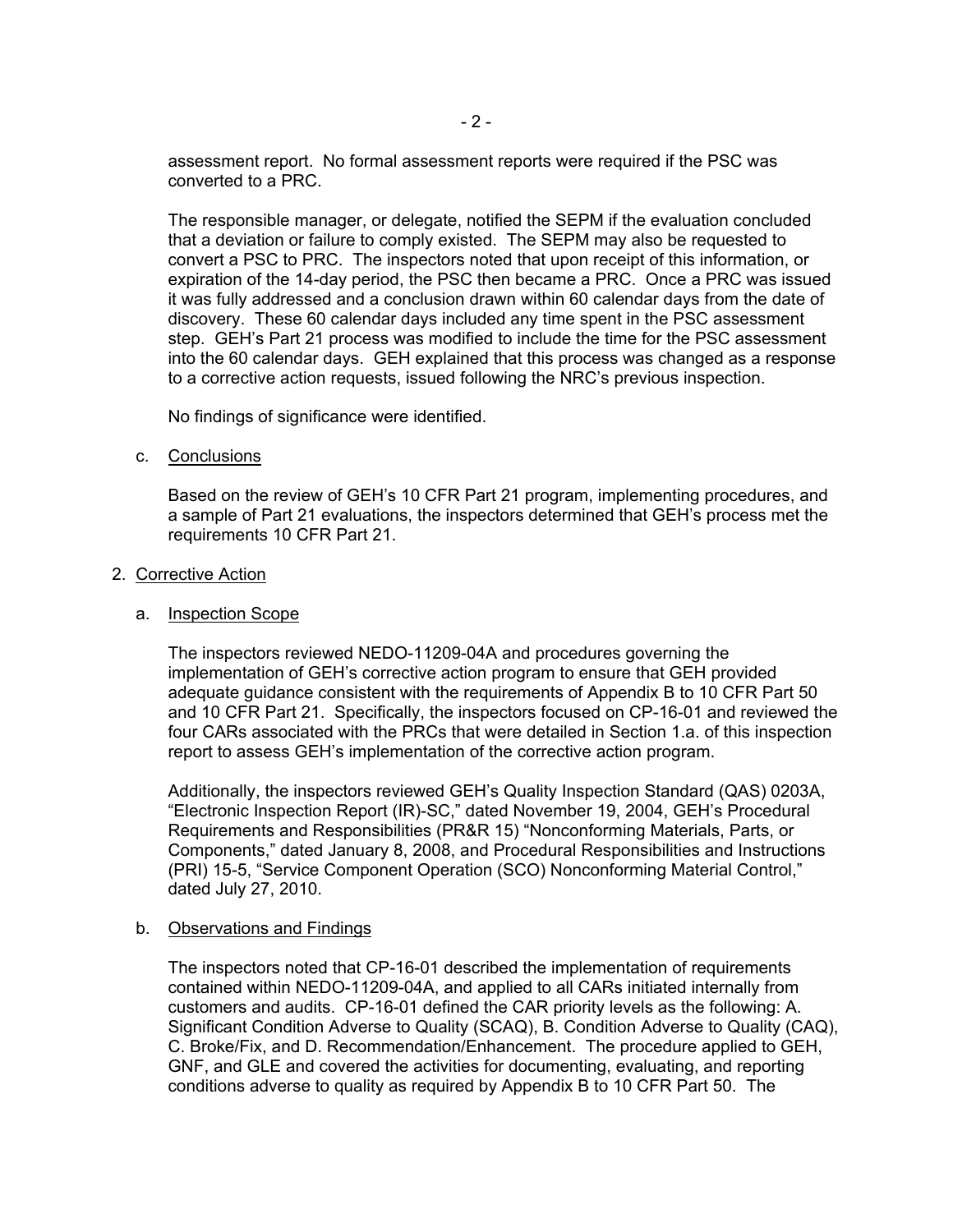inspectors noted that CP-16-01 implemented the corrective actions required by P&P 70- 14, "Quality Assurance Audit Requirements," dated July 29, 2010, and allowed for the initiation of Part 21 evaluations per P&P 70-42.

The inspectors noted that PR&R 15 stated in part that, "lower tier instructions may be developed by designated functions process where 'how-to' details are needed (for clarification and consistency) for the deliverables described it in the PR&Rs."

GEH's PRI 15-5 provided detailed guidance on addressing nonconforming products and rework routines associated with design issues. This procedure covered the identification of nonconforming products, supplier in process nonconforming products, scrap items, and non-supplier in process nonconforming products. The procedure also established the routines for pre-approved rework planning, new rework planning, Material Review Board repair plans, and Returned Material Authorization.

Section 4.6.3, "Corrective Action," of PRI 15-5 stated in part that, "If timeliness or effectiveness of other corrective actions creates potential for significant adverse effects on product quality or amount of rework, repair, or scrap, initiate a corrective action request per CP-16-01." According to GEH personnel, CARs were issued at the discretion of the Service Component Operation (SCO) personnel. The inspectors determined that PRI 15-5 did not provide appropriate procedural guidance for the quantitative or qualitative acceptance criteria to initiate the corrective action process. Specifically, GEH's PRI 15-5 lacked any threshold to initiate CP-16-01 for nonconforming design issues. This issue was identified as Nonconformance 99900003/2010-201-01. Despite the procedural deficiency, the inspectors did not identify any examples of missed evaluations by GEH's corrective action process.

c. Conclusion

The inspectors identified Nonconformance 99900003/2010-201-01 for failure to prescribe appropriate quantitative or qualitative acceptance criteria to initiate the corrective action process. With the exception of the Nonconformance noted above, the inspectors concluded that GEH's corrective action and nonconformance process met the requirements of Criterion XVI of Appendix B to 10 CFR Part 50.

### 3. Commercial-Grade Dedication Process

#### a. Inspection Scope

The inspectors reviewed GEH's NEDO-11209-04A, Engineering Operating Procedure (EOP) 65-2.20, "Customer P.O. Technical Evaluation and Dedication of Commercial Grade Items," dated September 25, 2009, and the implementation process for commercial-grade dedication activities. The inspectors also reviewed the procedures governing commercial-grade dedication activities, interviewed GEH's personnel, observed ongoing activities at the facility, and the implementation process for commercial-grade dedication activities.The inspectors reviewed a sample of 15 dedication packages to determine whether GEH was implementing an adequate dedication program. Specifically, the inspectors selected dedication packages from GEH's Electrical, Mechanical, and Electronics product lines.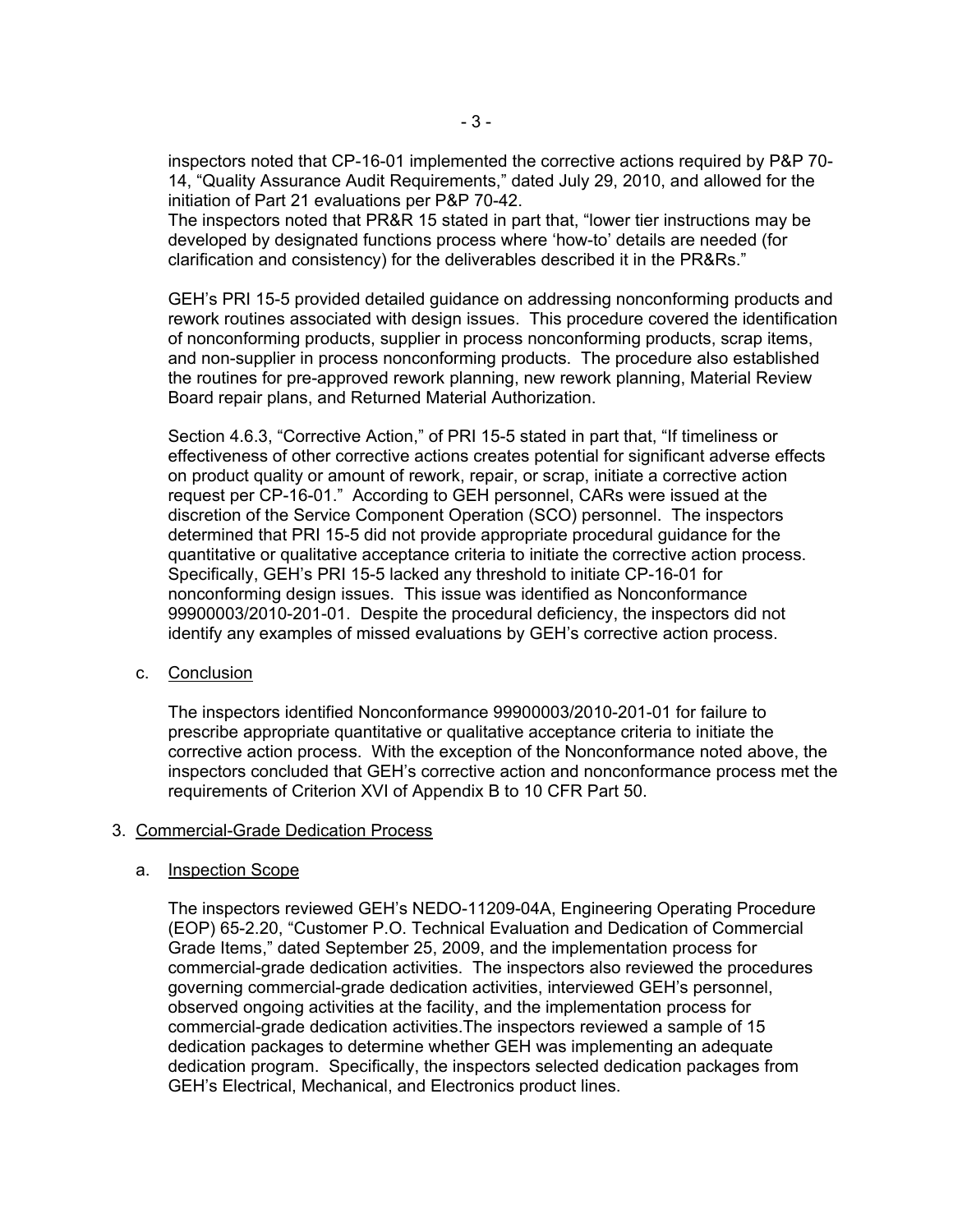#### b. Observations and Findings

The inspectors noted that GEH's dedication process was governed by EOP 65-2.20. This procedure established the requirements and responsibilities for dedicating commercial-grade items procured for use in safety-related applications. The inspectors noted that EOP 65-2.20 provided the requirements and responsibilities for dedication commercial-grade items procured for use in safety-related applications in licensed nuclear facilities. The EOP described diverse methods for dedication as detailed below. It also stated that is was not intended for dedication of commercial-grade software.

The inspectors noted that for electrical and mechanical components, GEH implemented a Technical Evaluation/Dedication (TED) Database as described in EOP 65-2.20. GEH explained that this process was developed as a response to a corrective action request, issued following the NRC's previous inspection. The inspectors noted that the new database allowed GEH engineers to methodically identify safety function and select critical characteristics for its dedication packages. The TED database included a technical evaluation of the linkage to qualification test reports when applicable. For example, GEH dedicated commercial relays that had been part of assemblies previously tested for seismic and environmental qualification. The TED database noted what critical characteristics, such as dimensions and materials of specific moving parts, required verification to provide a link to the original qualification. The inspectors also noted that the TED database provided justification for the use of sampling, and included a section for the evaluation of operating experience. The inspectors did not identify any issues with GEH's dedication practices when the TED database was implemented.

For the dedication of electronic components, the inspectors noted that GEH applied an older dedication methodology. The inspectors noted one deficient example for dedication of Sales Order 1003419, for an inverter shipped to First Energy Corporation for Perry Nuclear Power Plant. The Certificate of Conformance stated that the inverter was qualified per IEEE-344-1975, "Recommended Practice for Seismic Qualification of Class 1E Equipment for Nuclear Power Generating Stations." The corresponding Dedication Package DA265A1845, dated March 24, 2010, also listed this industry standard as a requirement. However, the inspectors determined that GEH's dedication process failed to provide objective evidence that this inverter satisfied the requirements of IEEE-344-1795. The inspectors determined that GEH's methodology for the dedication of electronics failed to verify the adequacy of design. Specifically, GEH's dedication process did not ensure that a technical evaluation was performed for the selection of critical characteristics to provide a link to original environmental and seismic qualifications. The inspectors identified this issue as nonconformance 99900003/2010- 201-02.

During the observation of dedication activities at the GEH facility, the inspectors noted that GEH verified critical characteristics in accordance with written instructions, procedures, and drawings. The inspectors also noted that these activities were performed by qualified personnel using calibrated equipment. The inspectors did not identify any issues with GEH's activities related to the verification of critical characteristics.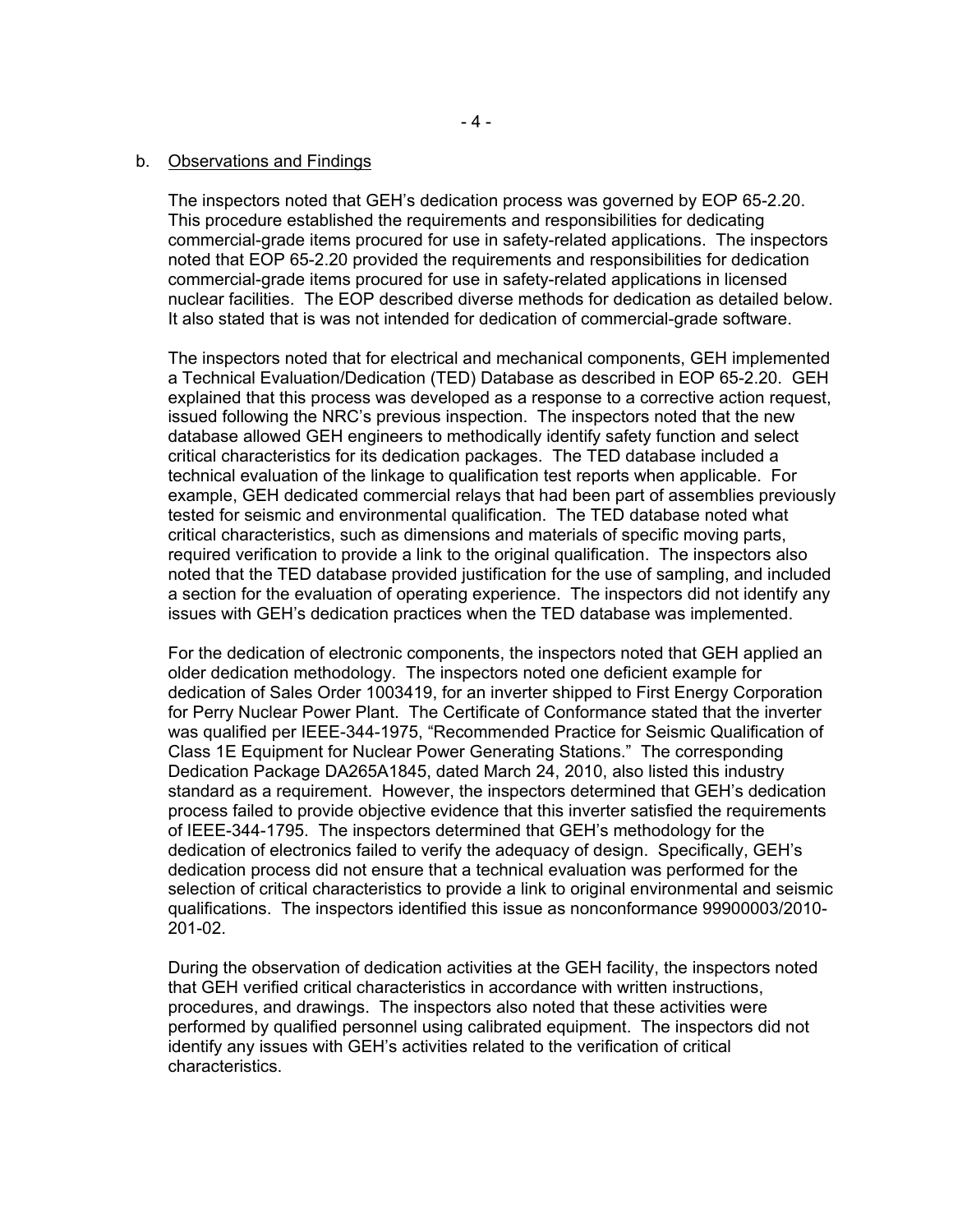### c. Conclusion

The inspectors identified Nonconformance 99900003/2010-201-02 for failure to verify the adequacy of design when performing commercial-grade dedication of electronics. With the exception of the Nonconformance noted above, the inspectors concluded that GEH's commercial-grade dedication requirements and implementation were consistent with the regulatory requirements of Criterion III of Appendix B to 10 CFR Part 50.

### 4. Audits

### a. Inspection Scope

The inspectors reviewed Section 18, "Audits," of NEDO-11209-04A and the implementing procedures that governed the process for internal and external audits. The inspectors reviewed a sample of external audit reports performed to support the dedication packages noted above to ensure that identified critical characteristics were addressed. The inspectors reviewed the most recent internal audit to verify adequate implementation of corrective actions for findings identified during the audit.

The following external audit/survey reports were reviewed:

- Robertshaw Industrial Product Division of Maryville, TN: Robertshaw supplies scram valves and associated replacement parts. The survey was performed November 19-20, 2009
- National Technical Systems Corporation (NTS) of Acton, MS: NTS supplies testing and equipment qualification services. The audit was performed November 19-20, 2008
- Magnetrol International, Inc. of Downers Grove, IL: Magnetrol supplies liquid level switches and associated replacement parts. The survey was performed August 14-15, 2008
- Rexal of Swedesboro, NJ: Rexal supplies breaker piece parts for GEH breakers. The survey was performed April 29, 2008

### b. Observations and Findings

#### b1. External Audits/Surveys

The inspectors noted that GEH's P&P 70-14 and CP 18-02, "Supplier Audits and Commercial Grade Surveys," dated October 26, 2009, described the process for conducting periodic audits or commercial-grade surveys of suppliers to evaluate the effectiveness of their quality program, and of their ability to supply materials in accordance with identified critical characteristic attributes. The inspectors focused their evaluation on the surveys conducted in support of the dedication packages, detailed in Section 3 of this inspection report. The surveys were conducted by either a third party or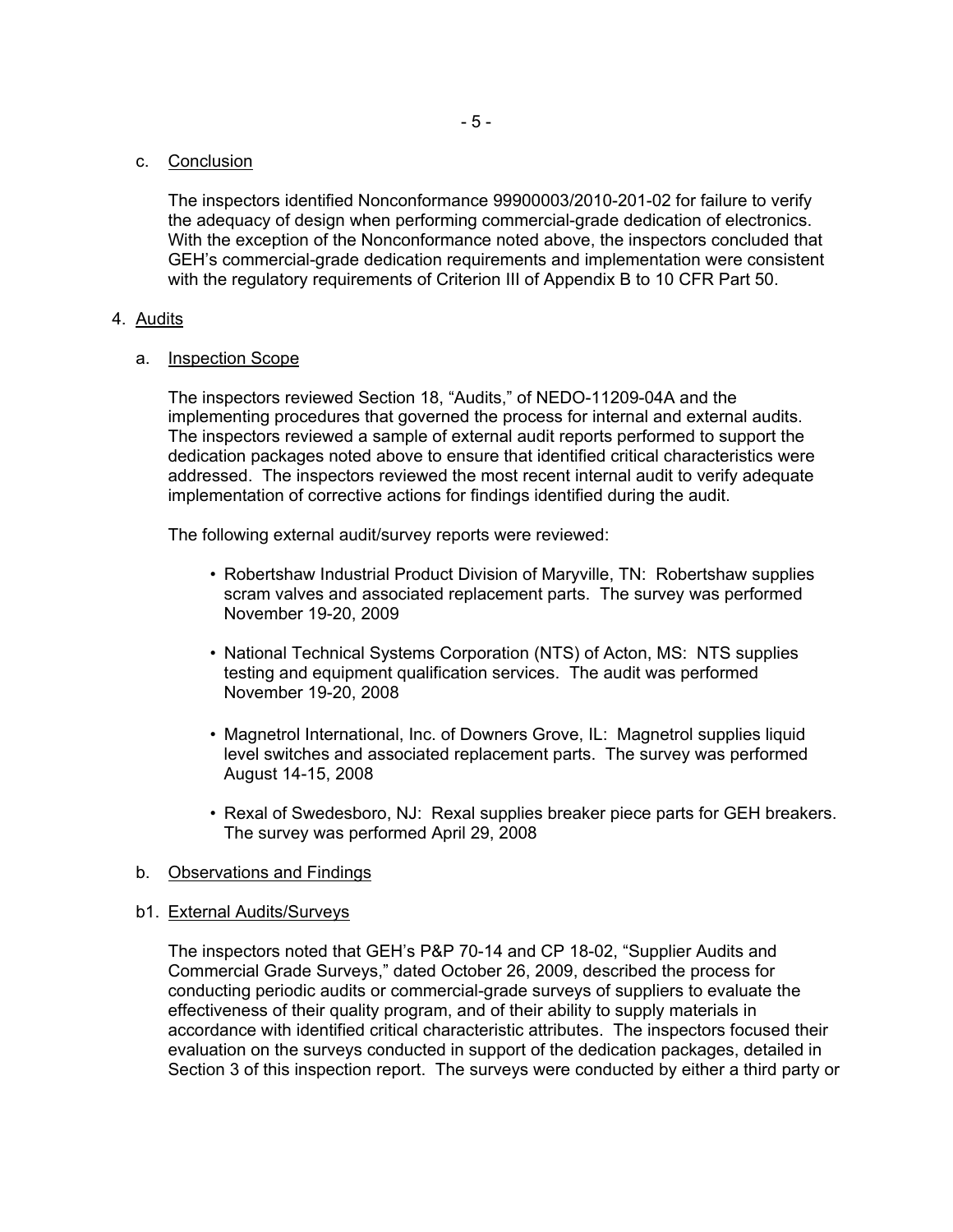GEH. Most of the surveys were performed using the Nuclear Industry Assessment Committee (NIAC) checklist.

The inspectors noted that some of the surveys had been conducted as audits. The critical characteristics that the vendor's programmatic controls were to be verified had not been clearly identified. The most recent Nuclear Procurement Issues Committee (NUPIC) audit had also identified this issue. GEH had issued CAR No. 52558 to document this issue. An extent of condition was performed on current reports that identified the suppliers for which a survey, Method 2 of EPRI NP- 5652, "Guideline for the Utilization of Commercial Grade Items in Nuclear Safety Related Applications (NCIG-07)," was credited. A review of those suppliers' reports was performed to ensure that the necessary programmatic controls were in place for the identified critical characteristics that GEH was trying to credit for the dedication process. The inspectors reviewed the technical justifications provided in the CAR that addressed the initial Method 2 discrepancies and the other associated corrective actions to prevent recurrence of the issue. No further concerns were identified.

The inspectors noted in P&P 70-14, that GEH had implemented a QA program alternative for acceptance of accreditation of commercial-grade calibration services by a nationally-recognized accrediting body, using procedures consistent with international standards and guidelines, specifically those found in the American National Standards Institute/International Standardization Organization/International Electrotechnical Commission (ANSI/ISO/IEC) 17025, "General Requirements for the Competence of Testing and Calibration Laboratories." The NRC had approved the alternative in a safety evaluation (ADAMS Accession No. ML052710224). The alternative allowed the accreditation process to be credited in lieu of a supplier commercial-survey. Additional stipulations were provided to be met in order to comply with the staff's safety evaluation. One stipulation was that the safety evaluation was limited to only nationally-recognized accrediting bodies; therefore, only domestic calibration suppliers would be acceptable for use. However, P&P 70-14 also allowed for the use of international calibration suppliers. The inspectors identified that GEH's acceptance of the use of international calibration suppliers did not meet the intent for acceptable use of the alternative approved in the safety evaluation. Therefore, the inspectors found that P&P 70-14 was inappropriate for control of procurement activites (e.g., performing a survey of international calibration suppliers) was satisfactorily accomplished. This issue was identified as Nonconformance 999000033/2010-201-03.

#### b2. Internal Audits

The inspectors noted that GEH's latest internal audit report, NSQ-2010-03 reviewed the technical adequacy and implementation of applicable procedures for selected projects in the Services Business. The Services group included Parts, Field Services, Reactor Services, and Performance Services. The inspectors noted that GEH did not perform, as part of this internal audit, a review of implementation of internal audits. This audit was conducted by auditors outside of the organization, in order to provide an independent review. The inspectors noted that Audit Report NQA-2009 documented the review of internal audits. The audit was conducted by qualified auditors and performed in accordance with the NIAC checklist. NSQ-2010-03 addressed the other 17 criteria of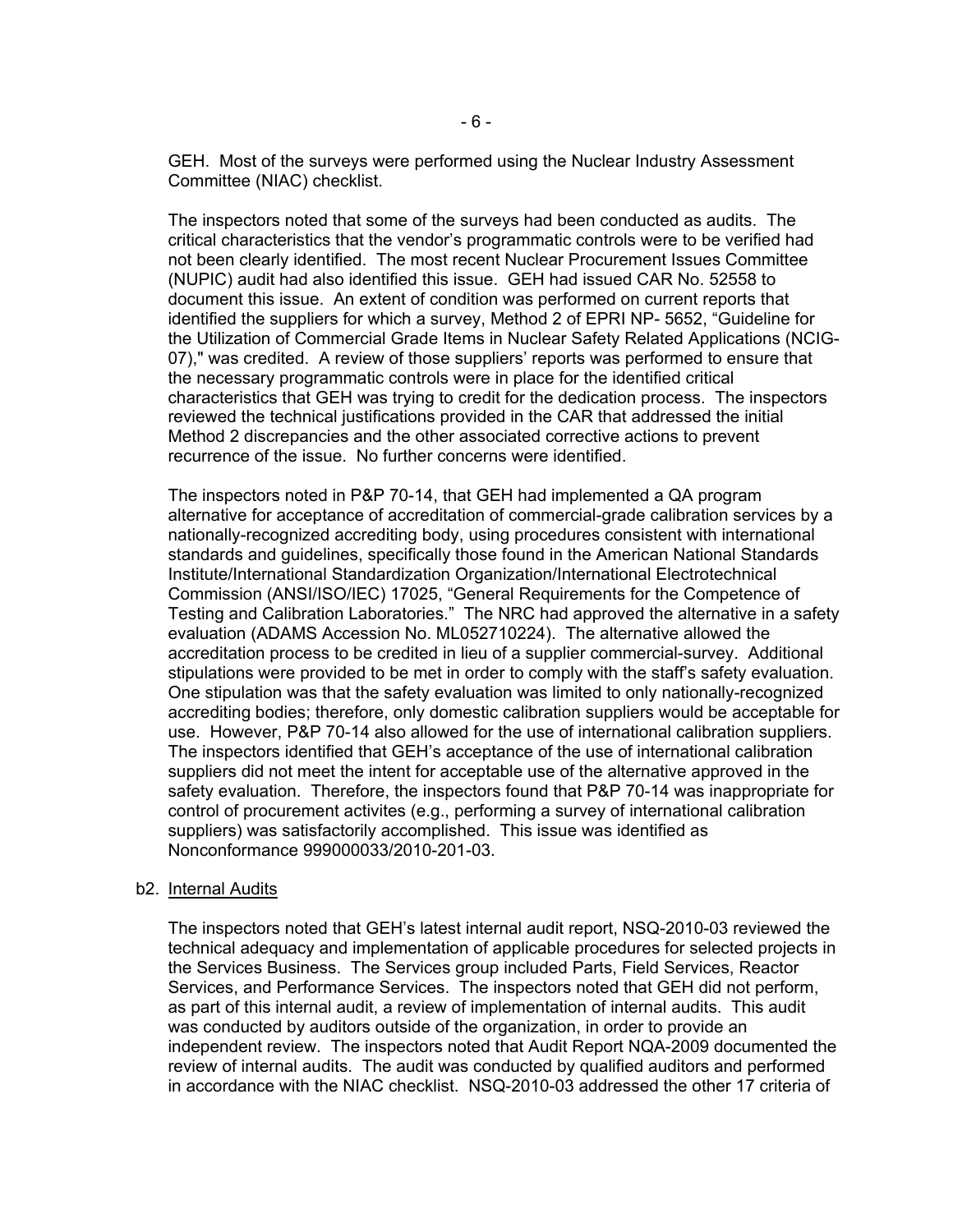Appendix B to 10 CFR Part 50 and was performed by qualified auditors with the NUPIC checklist. Audit report findings and observations had corresponding CARs generated, which documented the issue and associated corrective actions. The inspectors verified that the corrective active were implemented and appeared adequate.

No findings of significance were noted related to internal audits.

### c. Conclusion

The inspectors identified Nonconformance 99900003/2010-201-03 for failure to have an appropriate procedure for determining that an important activity (e.g., performing a survey of international calibration suppliers) was satisfactorily accomplished. With the exception of the Nonconformance noted above, the inspectors concluded that GEH's audit program requirements and implementation were consistent with the regulatory requirements of Criterion VII and XVIII of Appendix B to 10 CFR Part 50.

### 5. Exit Meeting

On December 10, 2010, the inspectors presented the inspection scope and findings during an exit meeting with Mr. John Stallings, Acting Nuclear Quality Leader, and GEH personnel.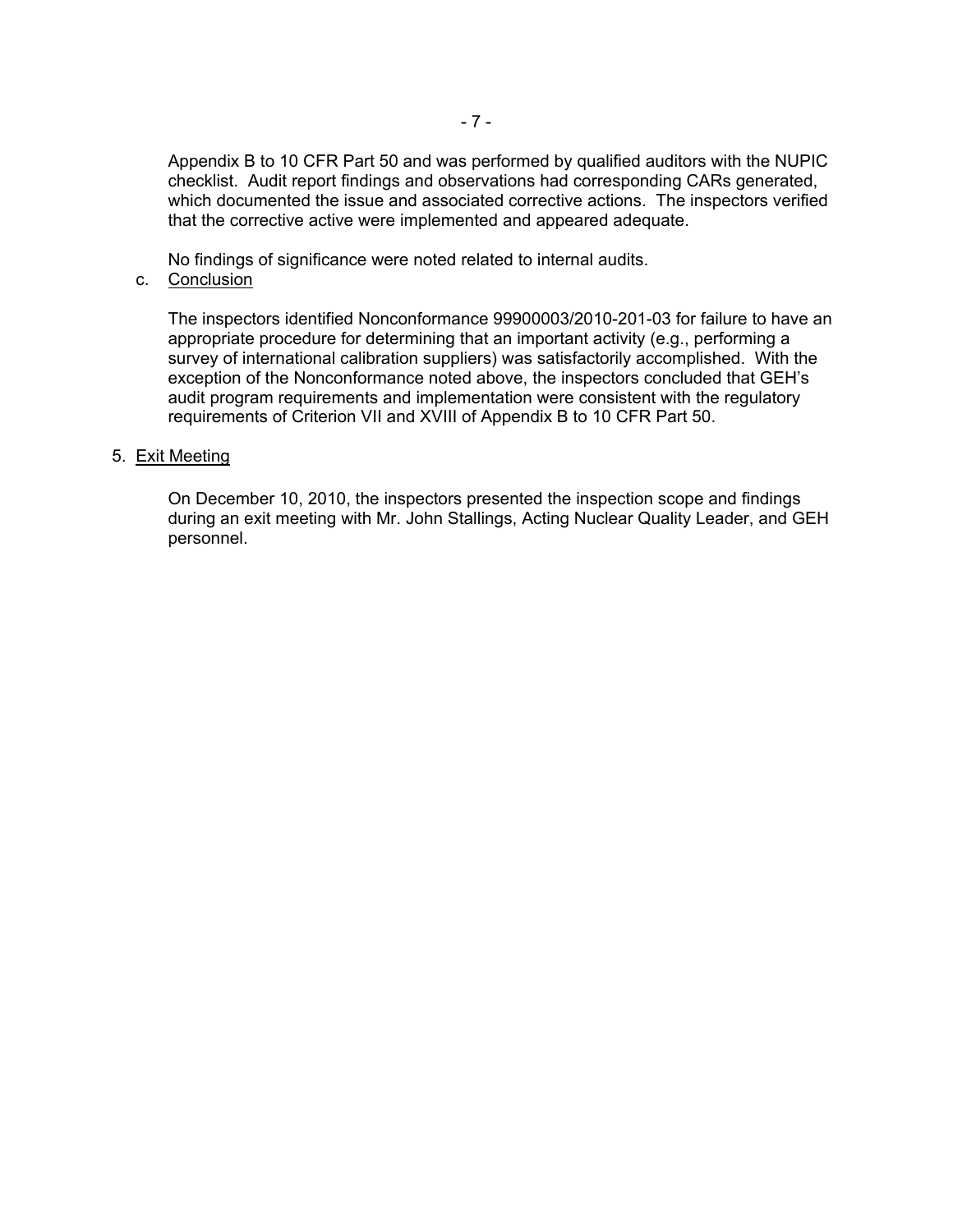# **ATTACHMENT**

# 1. PERSONS CONTACTED

- J. Stallings, Quality Leader, Nuclear Services, GEH
- R. Bastyr, Quality Assurance Manager, Nuclear Parts, GEH
- C. Akiri, GM Parts Services, GEH
- C. Alonso, Sourcing Quality Leader, GEH
- M. Badewitz, System Engineer, Electrical Comp Tech Lead, GEH
- T. Coury, Component Engineering Manager, GEH
- R. Deuvall, Technical Project Engineer, Parts, GEH
- J. Dwertman, Manager, Systems Engineering, GEH
- M. Elliott, Engineering Quality Manager, GEH
- B. Ernes, Manager, Engineering Ops & Quality, GEH
- M. Gerdes, Support Services, GEH
- S. Griffin, Sourcing Quality Engineer, GEH
- S. Gowdy, PM Regulatory affairs, GEH
- J. Head, GM Regulatory affairs, GEH
- T. Jordu, NQA, GEH
- K. Lagasse, GM Services, GEH
- R. Mortensen, Parts Ordering Manager, GEH
- P. Nichols, Systems Engineering Manager, GEH
- A. Peklaris, Sourcing Quality Engineer, GEH
- D. Porter, Safety Evaluation Program Manager, GEH
- J. Schwan, Component Engineering, GEH
- S. Swain, Principal Engineer, GEH
- G. Watford, Services Engineering, GEH
- M. White, Customer Service Manager Parts, GEH

# 2. INSPECTION PROCEDURES USED

- IP 36100, "Inspection of 10 CFR Parts 21 and 50.55(e) Programs for Reporting Defects and Noncompliance"
- IP 38703, "Commercial Grade Dedication"
- IP 43004, "Inspection of Commercial-Grade Dedication Programs"

### 3. LIST OF ITEMS OPENED, CLOSED, AND DISCUSSED

The NRC conducted its previous inspection of GEH's facility in Wilmington, North Carolina on January 27, 2009. There were no remaining open items from that inspection.

| Item Number          | Status | <u>Type</u> | Description      |
|----------------------|--------|-------------|------------------|
| 99900003/2010-201-01 | Opened | <b>NON</b>  | Criterion V      |
| 99900003/2010-201-02 | Opened | <b>NON</b>  | Criterion III    |
| 99900003/2010-201-03 | Opened | <b>NON</b>  | Criteria V & VII |